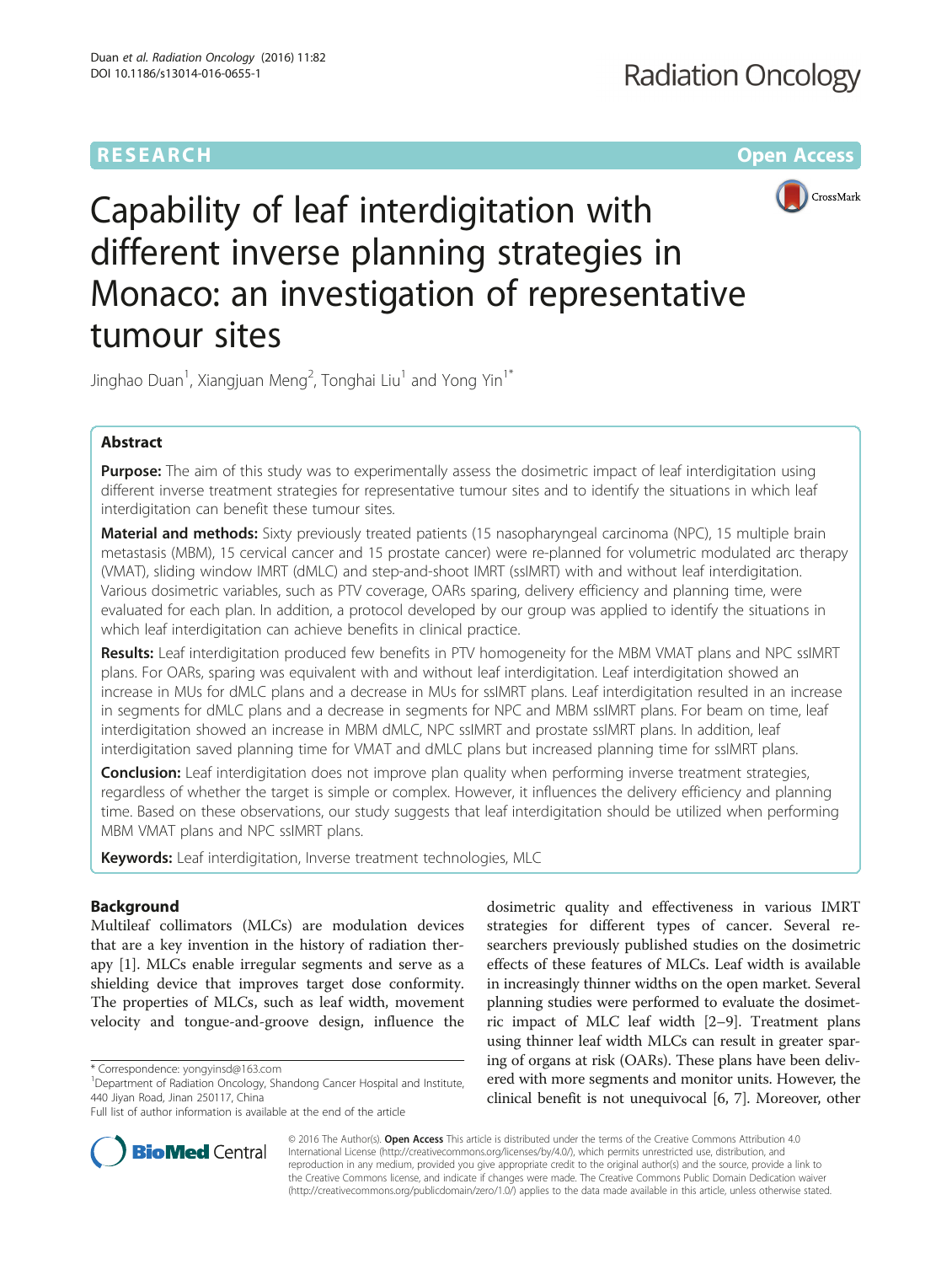phenomena were found in the published literature because the thinner leaf provided improved target coverage and dose gradients for small volumes [\[8](#page-6-0), [9](#page-6-0)]. In addition, the smaller MLC leaf width was more effective for complex-shaped targets [[8\]](#page-6-0). Different leaf velocities have larger impacts on dMLC plans. Hilke Vorwerk et al. [[10](#page-6-0)] found that high leaf velocity showed the best protection for OARs although higher than 3.0 cm/sec leaf velocity is not mechanically applicable. They recommended an optimal leaf velocity of 2.5 cm/sec. The tongue-and-groove design is a feature of MLCs that reduces leakage between leaves. A published study demonstrated that the tongueand-groove effect was clinically insignificant for multiplefield IMRT because of the smearing effects of individual fields [\[11\]](#page-6-0). To minimize the contribution of the tongue and groove effect in dual-arc VMAT plans, several scholars proposed two coplanar arcs with the collimator rotated to some degree [\[12](#page-6-0)–[14](#page-6-0)].

Figure 1 shows that as a property of MLCs, leaf interdigitation refers to the end of a trailing leaf extending past the end of an adjacent leading leaf. Namely, opposing leaves of adjacent rows can overlap [\[15, 16\]](#page-6-0). With interdigitation, MLC capabilities have caught up with the ability of the treatment planning system to create island fields in difficult cases. Theoretically, the complex geometry segments increase the degrees of freedom for generating high quality plans. From this perspective, interdigitation allows easy planning of IMRT techniques. However, leaf interdigitation has a limitation, in that it may cause a leaf collision and increase the wear of MLCs. In fact, several researchers with different views have published regarding this topic [\[4](#page-6-0), [17](#page-6-0)–[19](#page-6-0)]. However, currently, experimental investigations of the ability of MLC leaf interdigitation with inverse planning techniques for different types of tumour sites are scarce, although interdigitation is widely applied in 3D-CRT techniques.

In this study, we further evaluated this topic and assessed the dosimetric advantages and effectiveness of leaf interdigitation with volumetric modulated arc therapy (VMAT), sliding window IMRT (dMLC) and stepand-shoot IMRT (ssIMRT) for four types of representative tumour sites. We expect to determine suitable conditions in which leaf interdigitation is superior to leaf non-interdigitation. Our research may provide useful guidelines for selecting reasonable treatment methods in clinical practice.

# Material and methods

#### **Patients**

To experimentally evaluate the effect of MLC leaf interdigitation, computed tomography data sets from the four following tumour sites identified at our institution between 2014 and 2015 were randomly selected for this study: nasopharyngeal carcinoma with simultaneous integrated boosts (NPC-SIB) (15 patients), multiple brain metastasis (MBM) (15 patients, 3 to 6 isolate targets), cervical cancer (15 patients) and prostate cancer (15 patients). The four tumour sites represent four characteristic PTV shapes, rather complex target volume, multi-isolated target volume, horseshoe-shaped target volume and spherical (simple) target volume. The ethics committee of Shandong Cancer Hospital and Institute approved this study. In this study, the same dose prescription was used for each case to better investigate the effect of leaf interdigitation in different radiotherapy approaches. The PTV definition and dose constraints for the targets and OARs are summarized in Table [1.](#page-2-0)

#### Planning techniques and beam setup

A total of 360 plans were generated for the planning study, in which 6 plans were generated per patient using dual arc VMAT, dMLC and ssIMRT with or without leaf interdigitation. Elekta synergy linear accelerator was used in this study. The linac was equipped with the MLCi2 MLC, and the dose rate was 600 MU/min. The MLCi2 with the interdigitation feature has 40 pairs of leaves with a 10 mm width at the isocentre. All plans were generated by an expert planner using our clinical TPS (Monaco version 3.3, Elekta AB, Sweden). The experiments were conducted

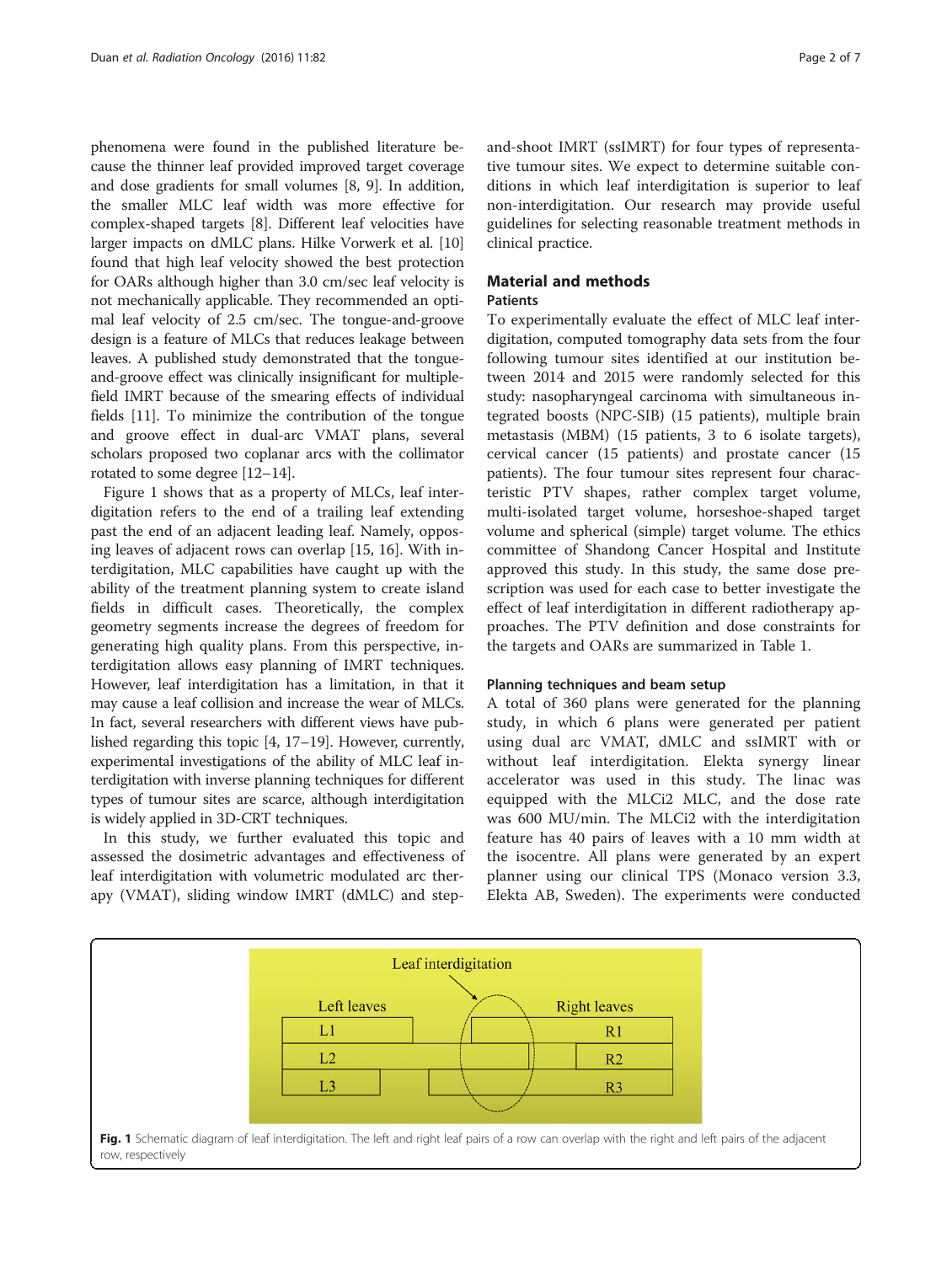|                    | NPC-SIB                                                                                                             | <b>MBM</b>                                               | Cervical                                             | Prostate                                             |
|--------------------|---------------------------------------------------------------------------------------------------------------------|----------------------------------------------------------|------------------------------------------------------|------------------------------------------------------|
| Target description | $PTV_{70} = GTV + 5mm;$<br>$PTV_{60} = HR + 5mm;$<br>$PYV_{54} = LR + 5mm$                                          | $PTV = CTV + 7mm;$<br>3 to 6 isolate targets             | $PTV = ITV + 10mm$                                   | $PTV = CTV + 7mm$                                    |
| Prescription       | $PTV_{70}:70Gy$ to GTV<br>and lymphadenopathy;<br>$PTV_{60}$ :60Gy to HR;<br>$PTV_{54}:54Gv$ to LR;<br>35 fractions | 60Gy to PTV;<br>30 fractions                             | 50Gy to PTV;<br>25 fractions                         | 76Gy to PTV;<br>38 fractions                         |
| OARs               | Eyes; brainstem; lens;<br>spinal cord; parotids;<br>optic nerves; etc                                               | Eyes; brainstem; lens;<br>parotids; optic nerves;<br>etc | Bladder; rectum;<br>femurs head; small<br>bowel; etc | Bladder; rectum;<br>femurs head; small<br>bowel; etc |

<span id="page-2-0"></span>Table 1 Target description, PTV prescription and OARs for tumor sites and OARs

Abbreviations: HR high risk lymphatic regions, LR low risk regions

on an HP Z820 workstation with an Intel Xeon E5-2670 processor at 2.6 GHz with 32 GB RAM and 32 cores.

The expert planner manually designed 3 plans for each patient with the clinical TPS carrying leaf interdigitation permission as follows: dual arc VMAT, dMLC and ssIMRT with 7–9 equiangular beams. The OAR doses were restricted according to RTOG0225, ROG0615 and QUANTEC. In this study, we adopted Sharfo's methods to avoid the consecutive generation of plans for a single patient [\[20](#page-6-0)]. We altered the objective function of DVH and priorities during optimization to achieve the best results for each leaf interdigitation plan. If plan quality levelled off and no significant further improvement was expected, we stopped altering the objective function of DVH and priorities on the plans, and there was no time limit. For acquiring the planning time, the leaf interdigitation plans were generated again using the last objective function of DVH and priorities without previous fluence or segmentation. When the first step was complete, leaf interdigitation permission was abandoned by modifying the TPS data. Then, for a fair comparison, leaf noninterdigitation plans (without) were generated on the condition that the planning parameters of the machine, such as the priorities and dosimetric objectives, were identical to those of the leaf interdigitation plans (with). The leaf non-interdigitation plans were generated without any interference of the fluence and segmentation of the leaf interdigitation plans. After calculation, to eliminate the dependence of the plans on tumour coverage, each plan was normalized such that the prescription dose covered at least 95 % of the PTV.

#### Plan evaluation criteria

PTV and main OARs metrics extracted from dosevolume histograms (DVHs) were evaluated. The PTV, maximum dose (dose received by 2 % of the target volume,  $D_{2\%}$ ), minimum dose (dose received by 98 % of the target volume,  $D_{98\%}$  and mean dose (Dmean) were analysed. For serial OARs, such as the spinal

cord and brainstem,  $D_{2\%}$  and Dmean were analysed. For parallel organs, such as the rectum and bladder, Dmean was emphasized. To evaluate the overall quality of the treatment plans, the conformity index (CI) and homogeneity index (HI) were calculated as follows [\[21](#page-6-0)]:

$$
CI = \frac{TV_{RI}}{TV} \times \frac{TV_{RI}}{V_{RI}}
$$

Where  $TV_{RI}$  is the target volume covered by the prescription isodose, TV is the target volume, and  $V_{RI}$  is the volume of the prescription isodose. The CI ranges from 0 to 1, where 1 indicates perfect overlap (identical structures). A value near 0 indicates total absence of conformation, i.e., the target volume is not irradiated.

$$
HI = \frac{D_{2\%} - D_{98\%}}{D_{prescription}} \times 100\%
$$

Where  $D_{2\%}$  is the dose received by 2 % of the target volume,  $D_{98\%}$  is the dose received by 98 % of the target volume, and Dprescription is the prescription dose of the target volume. The HI ranges from 0 to 1, where 0 is the ideal value. A higher HI indicates poorer homogeneity.

To evaluate dose delivery efficiency, monitor units (MUs), control points (or segments) per fraction and beam on time were compared. In addition, planning time for each plan was also considered in the evaluation of planning efficiency. In this study, we developed a protocol to define the indispensability of leaf interdigitation with different inverse planning technologies for four tumour sites. The protocol, on the basis of the 'Traffic Light Protocol', has three levels: level red, level yellow and level green. Superior quality plan is the primary consideration regardless of the delivery efficiency. Plan quality was assessed by an experienced radiation therapist. Delivery efficiency is another consideration if the plan quality is equivalent. We quantify delivery efficiency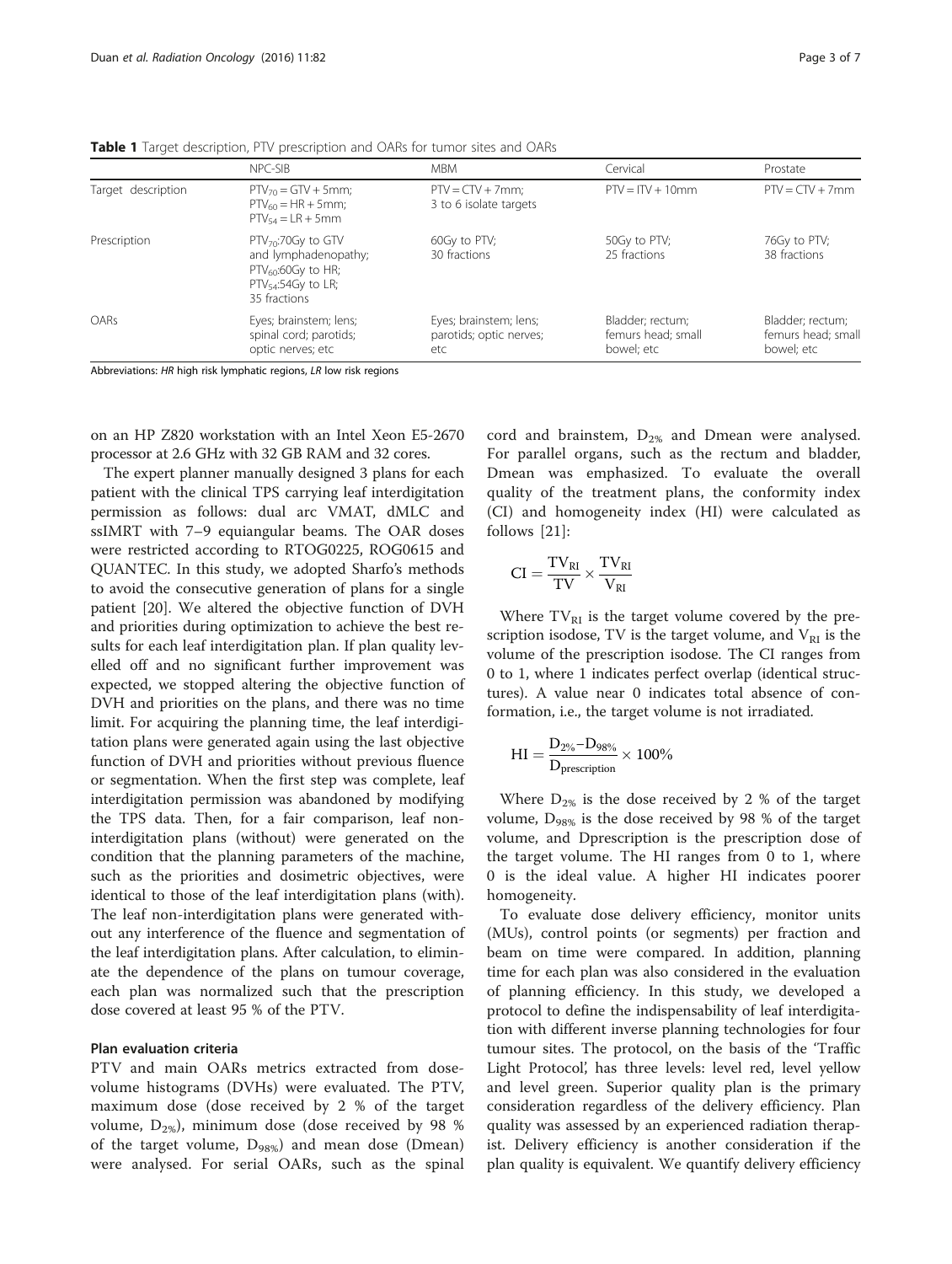|                | <b>VMAT</b>                      | dMLC                              | ssIMRT                           |
|----------------|----------------------------------|-----------------------------------|----------------------------------|
|                | with-without                     | with-without                      | with-without                     |
| PTVmax(Gy)     | $64.9 \pm 1.1/62.8 \pm 0.9$      | $65.5 \pm 1.8/65.9 \pm 1.5$       | $64.7 \pm 2.2/65.1 \pm 2.8$      |
| PTVmin(Gy)     | $58.8 \pm 1.5/58.5 \pm 1.7$ *    | $57.9 \pm 1.9/58.2 \pm 1.8$       | $57.6 \pm 1.3/57.2 \pm 1.5$      |
| PTVmean(Gy)    | $62.4 \pm 0.5/62.3 \pm 0.6$      | $62.1 \pm 0.9/62.6 \pm 0.8$       | $61.9 \pm 1.1/62.8 \pm 0.9$      |
| H <sub>1</sub> | $0.09 \pm 0.028/0.108 \pm 0.04*$ | $0.091 \pm 0.042/0.101 \pm 0.052$ | $0.102 \pm 0.091/0.102 \pm 0.07$ |
| CI             | $0.79 \pm 0.06/0.78 \pm 0.05$    | $0.75 \pm 0.1/0.75 \pm 0.12$      | $0.74 \pm 0.11/0.74 \pm 0.15$    |

Table 2 The PTV comparative results of leaf interdigitation plans and leaf non-interdigitation plans in MBM sites

Note: \* represents statistically significant between the two sets of data

by assessing the scores of every index (MUs, segments, and beam on time). Regarding the leaf interdigitation plans, one point indicates high delivery efficiency. Zero point indicates equivalent delivery efficiency or low delivery efficiency. We evaluated the indispensability of leaf interdigitation by comparing the scores.

- 1) Level red (with): Requires leaf interdigitation. Case 1: a superior quality plan was identified regardless of the delivery efficiency. Case 2: high delivery efficiency was found when the plan quality is equivalent.
- 2) Level yellow (with/without): Leaf interdigitation is dispensable. The plan quality is equivalent, and the delivery efficiency are identical.
- 3) Level green (without): No need for leaf interdigitation. Case 1: the plan quality is inferior regardless of the delivery efficiency. Case 2: low delivery efficiency was found when the plan quality is equivalent.

### Statistical analysis

Paired Student's t-tests or Wilcoxon rank tests were used to compare the differences between the leaf interdigitation plans and the leaf non-interdigitation plans. Paired Student's t-test was used when the data fit a normal distribution. If the data did not fit the normal distribution, we selected the Wilcoxon rank test instead of paired Student's t-test. All analyses were performed using SPSS version 16.0 (SPSS, Chicago, IL, USA). P < 0.05 was considered significant.

# Results

### PTV coverage

All generated plans were clinically acceptable. For the MBM patients, the comparison of leaf interdigitation plans and leaf non-interdigitation plans with respect to PTV is summarized in Table 2. Leaf interdigitation yielded equivalent results for the observed evaluation parameters in the dMLC and ssIMRT plans. For the NPC-SIB patients, leaf interdigitation provided little benefit with respect to the HI for the ssIMRT plans in spite of a large and complex target volume. In the other two cases, all evaluation variables of PTV were equivalent for leaf interdigitation plans and leaf noninterdigitation plans. The PTV comparative results of the NPC-SIB, cervical and prostate cases are summarized in the supplementary material (see Additional file [1](#page-5-0): S1, S2 and S3).

#### OARs doses

Table 3 shows all of the OARs parameters for the MBM patients. The OARs comparative results for the NPC-SIB, cervical and prostate cases are summarized in the supplementary data (see Additional file [1](#page-5-0): S4, S5 and S6). No statistically significant differences were found in any of the leaf interdigitation and leaf non-interdigitation plans.

Table 3 The OARs parameter values of leaf interdigitation plans and leaf non-interdigitation plans in MBM sites

|                | VMAT(Gy)                      | dMLC(Gy)                      | ssIMRT(Gy)                    |
|----------------|-------------------------------|-------------------------------|-------------------------------|
|                | with-without                  | with-without                  | with-without                  |
| Brainstem      | $37.0 \pm 14.8/37.2 \pm 15.1$ | $37.8 \pm 13.2/38.1 \pm 16.5$ | $37.2 \pm 14.8/37.9 \pm 16.2$ |
| Optic nerves-L | $13.8 \pm 11.6/12.9 \pm 9.4$  | $13.4 \pm 9.6/13.8 \pm 9.9$   | $14.3 \pm 10.5/13.5 \pm 9.8$  |
| Optic nerves-R | $17.4 \pm 8.8/11.3 \pm 9.2$   | $17.9 \pm 9.8/12.5 \pm 10.3$  | $17.5 \pm 7.9/16.4 \pm 9.4$   |
| Eye-L          | $12.7 \pm 11.3/12.6 \pm 10.7$ | $12.9 \pm 10.3/12.8 \pm 10.2$ | $13.3 \pm 10.1/13.2 \pm 10.9$ |
| Eye-R          | $13.2 \pm 11.8/13.3 \pm 13.0$ | $14.4 \pm 10.7/15.1 \pm 11.0$ | $13.3 \pm 9.8/13.6 \pm 9.5$   |
| Lens-L         | $3.6 \pm 1.7/3.5 \pm 1.7$     | $3.6 \pm 1.8/3.5 \pm 1.5$     | $3.7 \pm 1.6/3.6 \pm 1.9$     |
| Lens-R         | $3.5 \pm 1.9/3.5 \pm 1.9$     | $3.5 \pm 1.8/3.6 \pm 1.6$     | $3.6 \pm 1.2/3.6 \pm 1.8$     |

Note: For brainstem, optic nerves, lens and eyes, the value represents  $D_{2\%}$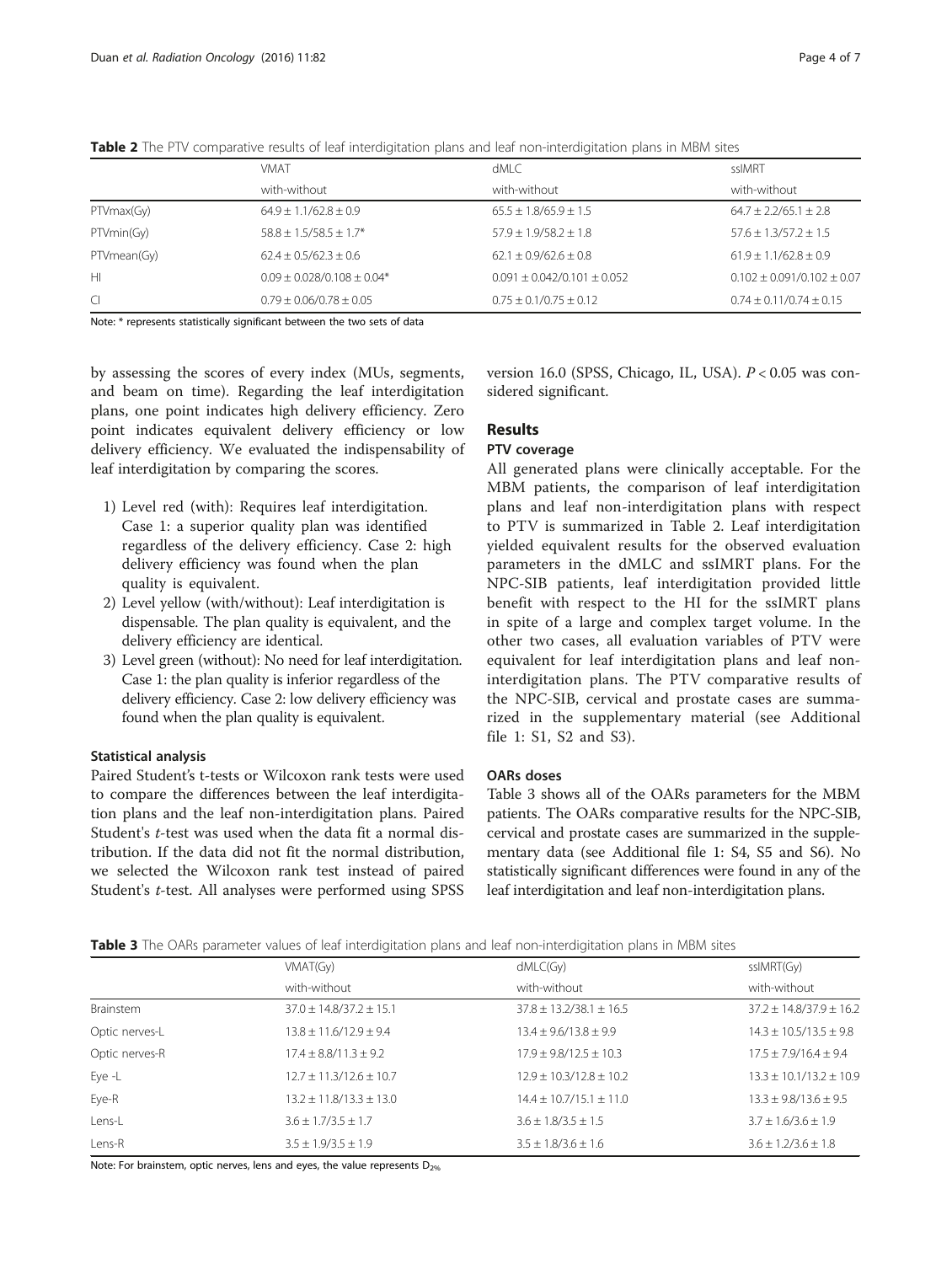Table 4 Delivery efficiency of leaf interdigitation plans and leaf non-interdigitation plans in MBM sites

|            | <b>VMAT</b>                    | dMLC                                                               | ssIMRT                  |
|------------|--------------------------------|--------------------------------------------------------------------|-------------------------|
|            | with-without                   | with-without                                                       | with-without            |
| <b>MUs</b> |                                | $680 \pm 54/656 \pm 45$ * 917 ± 102/792 ± 128* 621 ± 94/831 ± 103* |                         |
|            | Segments $169 \pm 8/169 \pm 8$ | $575 \pm 97/346 \pm 91*$                                           | $82 \pm 11/102 \pm 21*$ |
| BOT(s)     |                                | $238 \pm 19/237 \pm 19$ 548 $\pm 72/460 \pm 73$ *                  | $545 \pm 51/560 \pm 54$ |
| PT(s)      | $17 \pm 5/23 \pm 4*$           | $7 \pm 2/12 \pm 5^*$                                               | $15 \pm 6/6 \pm 5*$     |

Note: BOT represents beam on time, PT represents planning time, \* represents statistically significant between the two sets of data

#### Delivery efficiency

The monitor units, segments, beam on time and planning time for each technique used in the MBM patients are shown in Table 4. We observed that leaf interdigitation generated more MUs, segments and beam on time in the dMLC plans. For the VMAT plans, leaf interdigitation showed an increase of 3.7 % compared with leaf non-interdigitation in the MUs. For the ssIMRT plans, leaf interdigitation showed decreases of 25.3 % and 19.6 % in the MUs and segments, respectively. The delivery efficiency results from the NPC-SIB, cervical and prostate cases are summarized in the supplementary data (see Additional file [1:](#page-5-0) S7, S8 and S9). All results revealed that leaf interdigitation increased the MUs and segments in the dMLC plans. However, leaf interdigitation reduced the MUs in the ssIMRT plans for NPC-SIB patients and MBM patients. We found significant differences in the segments and beam on time in the NPS-SIB patients. In addition, significant differences were also observed in the beam on time in the prostate patients. Notably, leaf interdigitation saved the planning time in the VMAT and dMLC plans. By contrast, the planning time in the leaf interdigitation protocols was increased in the ssIMRT plans.

#### Conditions in which leaf interdigitation provides benefits

On the basis of these observations and the abovementioned protocol, we defined the conditions in which leaf interdigitation provides benefits. These conditions are presented in Table 5.

Table 5 The conditions that leaf interdigitation can generate benefits

| Tumour sites | VMAT    | dMI C   | ssIMRT       |
|--------------|---------|---------|--------------|
| <b>NPC</b>   | without | without | with         |
| <b>MBM</b>   | with    | without | with/without |
| Cervical     | without | without | with/without |
| Prostate     | without | without | without      |

Note: with represents needs for leaf interdigitation; with/without represents needs are formidable evaluation for leaf interdigitation; without represents no needs for leaf interdigitation

#### **Discussion**

MLCs have significant efficacy and efficiency in radiotherapy. They are now widely applied and have become integral parts of every radiotherapy department. In 3D-CRT and IMRT technologies, MLCs play a critical role in generating conformal shaping and providing the intensitymodulated beam. The characteristics and dosimetry issues associated with MLCs are crucial for optimal treatment quality and treatment safety and efficiency.

In this report, we present an experimental study of leaf interdigitation with different inverse planning techniques for representative tumour sites. To keep the bias of the study low, one expert planner generated the leaf interdigitation and leaf non-interdigitation plans using the same TPS version, the same linear accelerator, the same planning parameters and the same dose algorithms. The aim of this research was to assess the dosimetric impact of leaf interdigitation on multiple inverse planning techniques for representative tumour sites. We expected to detect the conditions in which leaf interdigitation can provide benefits. The results indicated that leaf interdigitation could not improve plan quality in multiple inverse planning techniques, regardless of the complexity of the target. However, leaf interdigitation influenced delivery efficiency, particularly in the dMLC and ssIMRT plans. Furthermore, the planning time was shortened by leaf interdigitation in the VMAT and dMLC plans. It is interesting that this phenomenon did not exist in the ssIMRT plans. By contrast, leaf interdigitation increased the planning time for ssIMRT plans.

Our findings are consistent with that of the study by Kesteren et al. [\[17](#page-6-0)]. Their studied revealed that leaf interdigitation had a minimal dosimetric impact on prostate and rectal cancer treatment plans in VMAT treatments using the Pinnacle TPS. Lafond et al. [\[3](#page-6-0)] found no dosimetric advantages to using MLCi2 interdigitation for HNC in VMAT plans. Furthermore, their study showed that interdigitation could improve efficiency. In our study, we found that interdigitation increased the MUs for the MBM VMAT plans and all dMLC plans. However, this phenomenon was not found in other cases. Instead, interdigitation resulted in a decrease in MUs for all ssIMRT cases, except prostate cases. Moreover, consistent with the literature [[22\]](#page-6-0), we also observed that leaf interdigitation shortened the solution time for the VMAT plans.

This study reveals that leaf interdigitation can reduce VMAT and dMLC planning time. Inverse treatment plans must be repeatedly altered by cost functions, priorities and other planning parameters. The process is time-consuming, particularly in complex cases. In addition, with the growing popularity of VMAT and dMLC for radiation therapy, there is a greater need for improving the planning efficiency. Our results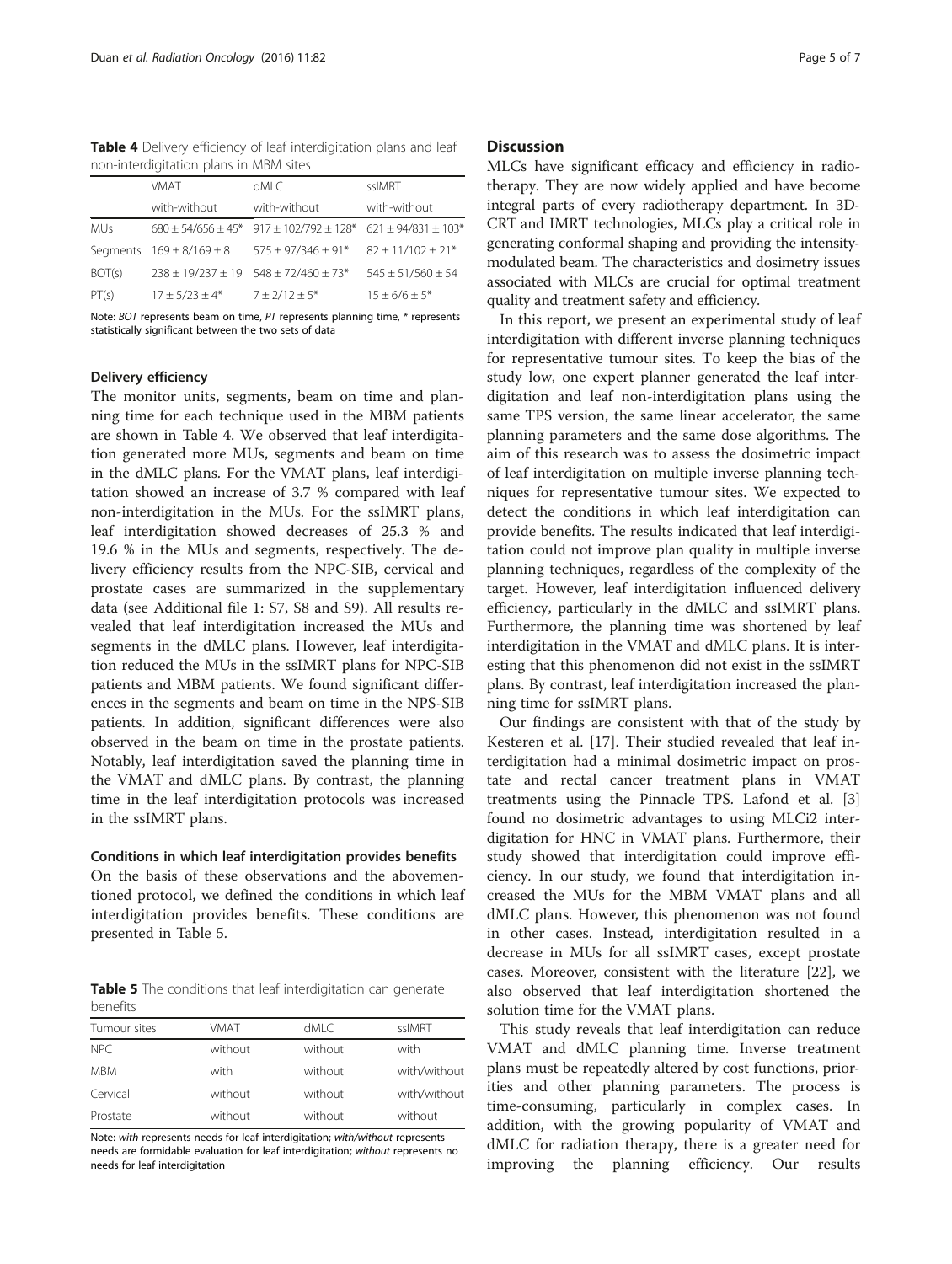<span id="page-5-0"></span>demonstrated that leaf interdigitation could increase the dosimetrist efficiency by saving planning time in the design of VMAT and dMLC treatment plans.

MLC leaf interdigitation can create island fields in complex situations, whereby one trailing leaf advances beyond the position of an adjacent leading leaf. For the CRT plans of multiple tumours, leaf interdigitation is commonly applied to obtain reasonable distributions. Leaf interdigitation is forbidden in inverse treatment plans in early types of MLCs with an Elekta linear accelerator. Then, the suppliers adopted the MLCi2 MLCs, which allowed interdigitation on inverse treatment plans. Theoretically, leaf interdigitation increases the degrees of freedom for better treatment plans. However, we did not obtain superior quality plans by leaf interdigitation in this study, except for small significant differences in a few cases. The process of inverse planning optimization entails searching for the local optimum in the solution space, although the global optimum is difficult to identify. In principle, non-interdigitation MLC treatment plan optimization solutions are a sub-set of interdigitation MLC plan optimization solutions. Because of the addition of more degrees of freedom, it is possible that leaf interdigitation obtains more paths to search for the local optimum than leaf non-interdigitation [[17\]](#page-6-0). Thus, leaf interdigitation can save time in the search for the local optimum. This may explain the shortened planning time results observed in this study for the VMAT and dMLC plans. However, we found that the planning time was increased for the ssIMRT plans. Likely, there may be a balance between the search space and search path. The sliding window technique used for dMLC and VMAT may not suffer as large a discrepancy between search space and search path as the ssIMRT-sequencing algorithm when changing from non-interdigitation to interdigitation.

Utilizing the modulation of leaf movement, the number of fields, dose rate and other parameters, balance was reached between the target volume coverage and the OARs doses in inverse planning technologies. Leaf interdigitation is an intensity modulation method for inverse planning strategies. In this study, we did not acquire higher quality plans. It is possible that the local optimum in the solution space does not require leaf interdigitation because other intensity modulation methods can offset the lack of leaf interdigitation. However, leaf interdigitation may change the paths of the optimization solutions. Consequently, the MUs, segments and delivery time may effect changes. As an example, leaf interdigitation splits the segments and generates a greater number of smaller and narrower segments in dMLC plans [[23](#page-6-0)]. Therefore, leaf interdigitation dMLC plans lead to more segments than leaf non-interdigitation dMLC plans. In addition, we conclude that the optimization algorithm in the Monaco

TPS may influence the MUs and delivery time. This assumption should be confirmed in future studies.

Our study demonstrates that leaf interdigitation may not always generate benefits when performing inverse treatment strategies for various tumour sites. The study may provide useful guidelines for selecting reasonable planning treatment methods in current clinical practice. It should be noted that the results are related to one linac and one TPS. Different planning systems and different Linac produced by other manufacturers should be studied in future investigations to overcome the variance between treatment facilities.

#### Conclusion

In this report, the effect of MLC leaf interdigitation on inverse treatment plans was experimentally studied in multiple tumour sites. We demonstrate that leaf interdigitation leads to obvious differences in the delivery efficiency of dMLC plans and ssIMRT plans. Furthermore, leaf interdigitation may influence planning efficiency without affecting target coverage and OARs sparing. On the basis of these observations, our study suggests that leaf interdigitation should be utilized when performing MBM VMAT and NPC ssIMRT plans.

#### Additional file

[Additional file 1: Tables S1.](dx.doi.org/10.1186/s13014-016-0655-1) The PTV comparative results of the leaf interdigitation plans and leaf non-interdigitation plans in NPC sites. Tables S2. The PTV comparative results of the leaf interdigitation plans and leaf noninterdigitation plans in cervical sites. Tables S3. The PTV comparative results of the leaf interdigitation plans and leaf non-interdigitation plans in prostate sites. Tables S4. The OARs parameter values of the leaf interdigitation plans and leaf non-interdigitation plans in NPC sites. Tables S5. The OARs parameter values of the leaf interdigitation plans and leaf non-interdigitation plans in cervical sites. Tables S6. The OARs parameter values of the leaf interdigitation plans and leaf non-interdigitation plans in prostate sites. Table S7. Delivery efficiency of the leaf interdigitation plans and leaf non-interdigitation plans in NPC sites. Table S8. Delivery efficiency of the leaf interdigitation plans and leaf non-interdigitation plans in cervical sites. Table S9. Delivery efficiency of the leaf interdigitation plans and leaf non-interdigitation plans in prostate sites. (DOCX 23 kb)

#### Abbreviations

3D: Three dimensional; CI: conformity index; CRT: conformal radiation therapy; CT: computed tomography; CTV: clinical target volume; dMLC: sliding window IMRT; DVH: dose volume histogram; HI: homogeneity index; IMRT: intensity modulated radiotherapy; MBM: multiple brain metastasis; MLC: multileaf collimator; MU: monitor units; NPC: nasopharyngeal carcinoma; OARs: organs at risk; PTV: planning target volume; SIB: simultaneous integrated boost; ssIMRT: step-and-shoot IMRT; TPS: treatment planning system; VMAT: volumetric modulated arc therapy.

#### Abbreviations

3D, Three dimensional; CI, conformity index; CRT, conformal radiation therapy; CT, computed tomography; CTV, clinical target volume; dMLC, sliding window IMRT; DVH, dose volume histogram; HI, homogeneity index; IMRT, intensity modulated radiotherapy; MBM, multiple brain metastasis; MLC, multileaf collimator; MU, monitor units; NPC, nasopharyngeal carcinoma; OARs, organs at risk; PTV, planning target volume; SIB, simultaneous integrated boost; ssIMRT, step-and-shoot IMRT; TPS, treatment planning system; VMAT, volumetric modulated arc therapy